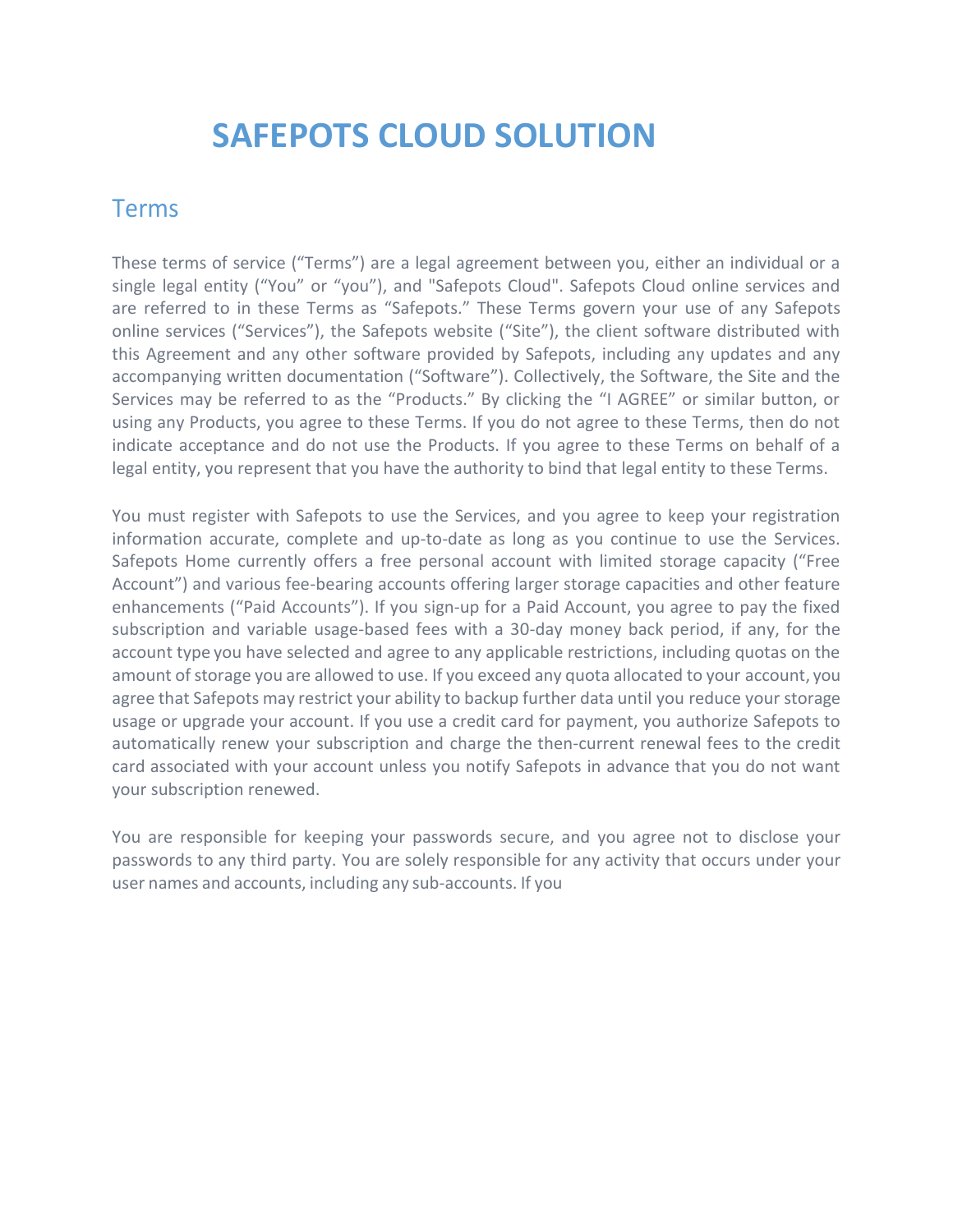lose your passwords or the encryption keys for your accounts, you may not be able to access your backup data. You must notify Safepots immediately of any unauthorized use of your accounts or any other security breach related to the Service. If Safepots determines that a security breach has occurred or is likely to occur, Safepots may suspend your accounts and require you to change your user names and passwords.

You agree that Safepots's collection, use and disclosure of your personal information, backup data or any other data will be governed by Safepots's Privacy Policy, which is incorporated into these Terms by reference.

Subject to these Terms, Safepots grants you a limited, non-exclusive, non- transferable and revocable license to access the Site and use the Services and Software. You may install and use the Software in executable form only on the number and type of devices that are specified in the then-current documentation for your account type as described on the Site or as specified in other transaction documentation provided by Safepots or an authorized reseller. You acknowledge that certain third party code may be provided with the Software and that the license terms accompanying that code will govern its use.

You acknowledge that Safepots or third parties own all right, title and interest in and to the Products, including all intellectual property rights. Except for the license granted in these Terms, Safepots and its licensors retain all rights in the Products, and no implied licenses are granted to you.

You specifically agree that you will not, nor will you permit another person to:

- Sublicense, lease, rent, loan, transfer or distribute any portion of theProducts;
- Modify, adapt, translate or create derivative works from the Products;
- Decompile, reverse engineer, disassemble or otherwise attempt to derive source code from the Products; or

Remove, obscure, or alter any trademark, copyright or other proprietary rights notices displayed in the Software or on the Site.

You are solely responsible for your conduct related to the Service and any backup data you store on the Service. You specifically agree that youwill not use the Products to: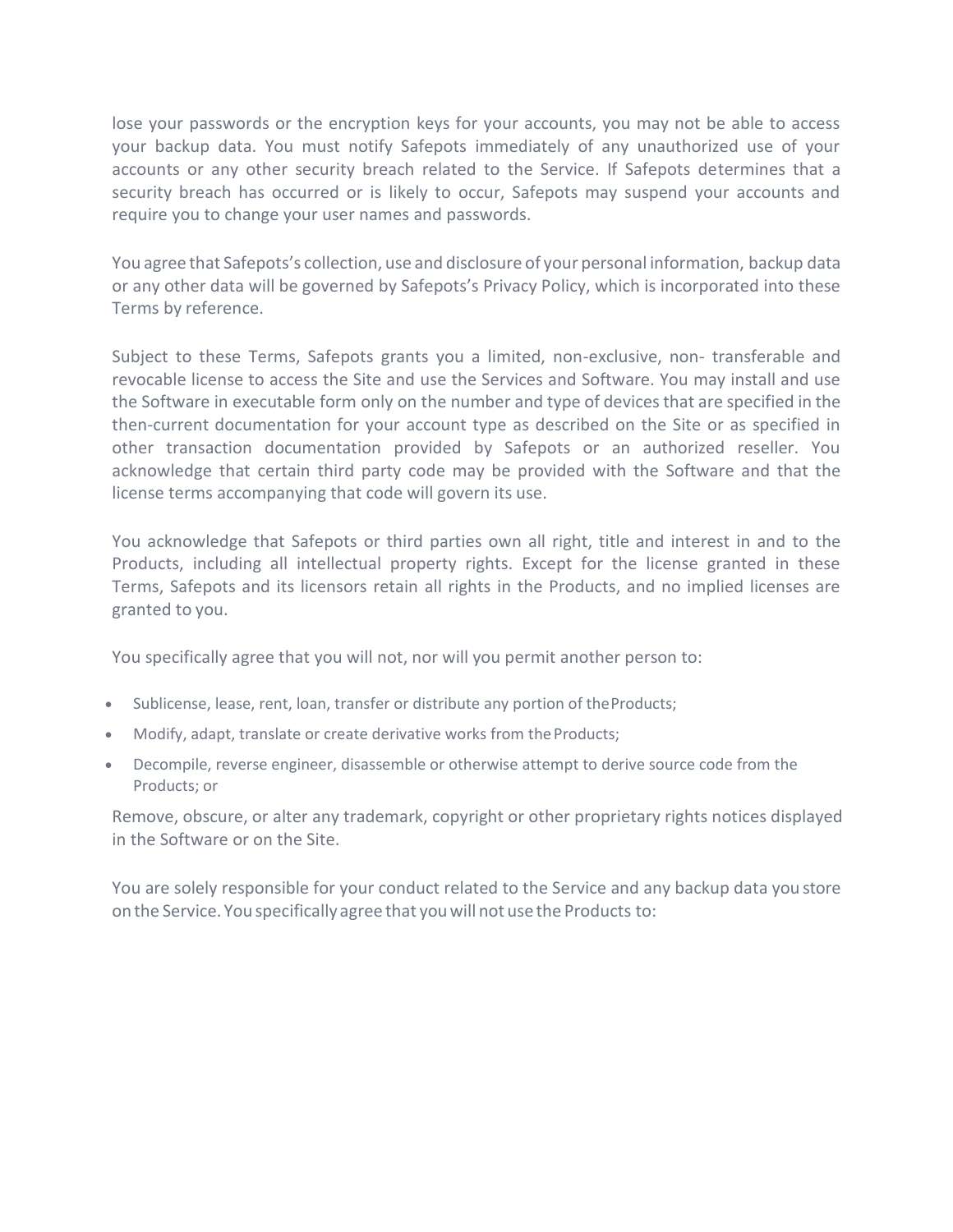- Violate any laws or regulations;
- Infringe the intellectual property or other rights of third parties;

Transmit any material that contains viruses or other harmful computer code or files such as Trojan horses, worms or time bombs.

Safepots respects the intellectual property of others and requires that users of the Service do the same. When you use the Products, you may not upload, store, share, display, post, e-mail, transmit or otherwise make available any material that infringes any copyright, patent, trademark, trade secret or other proprietary rights of any person or entity. In appropriate circumstances, Safepots will terminate the accounts of infringers.

You agree to defend, indemnify, and hold Safepots, its suppliers, resellers, partners and their respective affiliates harmless from and against any claims, liabilities, damages, losses and expenses, including reasonable attorney fees and costs, in connection with:

- Your use of the Products
- Your violation of these Terms;
- Your violation of any third party right, including any intellectual property right; or
- Any claim that use of your backup data caused damage to a third party.

Safepots reserves the right at any time to modify, suspend, or discontinue providing the Service, in whole or in part, without notice. While not obligated to do so, Safepots will use commercially reasonable efforts to notify you of any such action by sending you an e-mail, an in-client message or by posting relevant information on the Site.

Safepots reserves the right to modify these Terms at any time, and each such modification will be effective upon posting on the Site. All material modifications will apply prospectively only. Your continued use of any Products following any such modification constitutes your agreement to be bound by the modified Terms. To stay informed of any changes, please review the most current version of these Terms posted on the Site. If you do not agree to be bound by these Terms, you must stop using the Products immediately.

These Terms, and any posted revisions, remain in effect as long as you continue to maintain an account or use the Services. You may terminate your account at any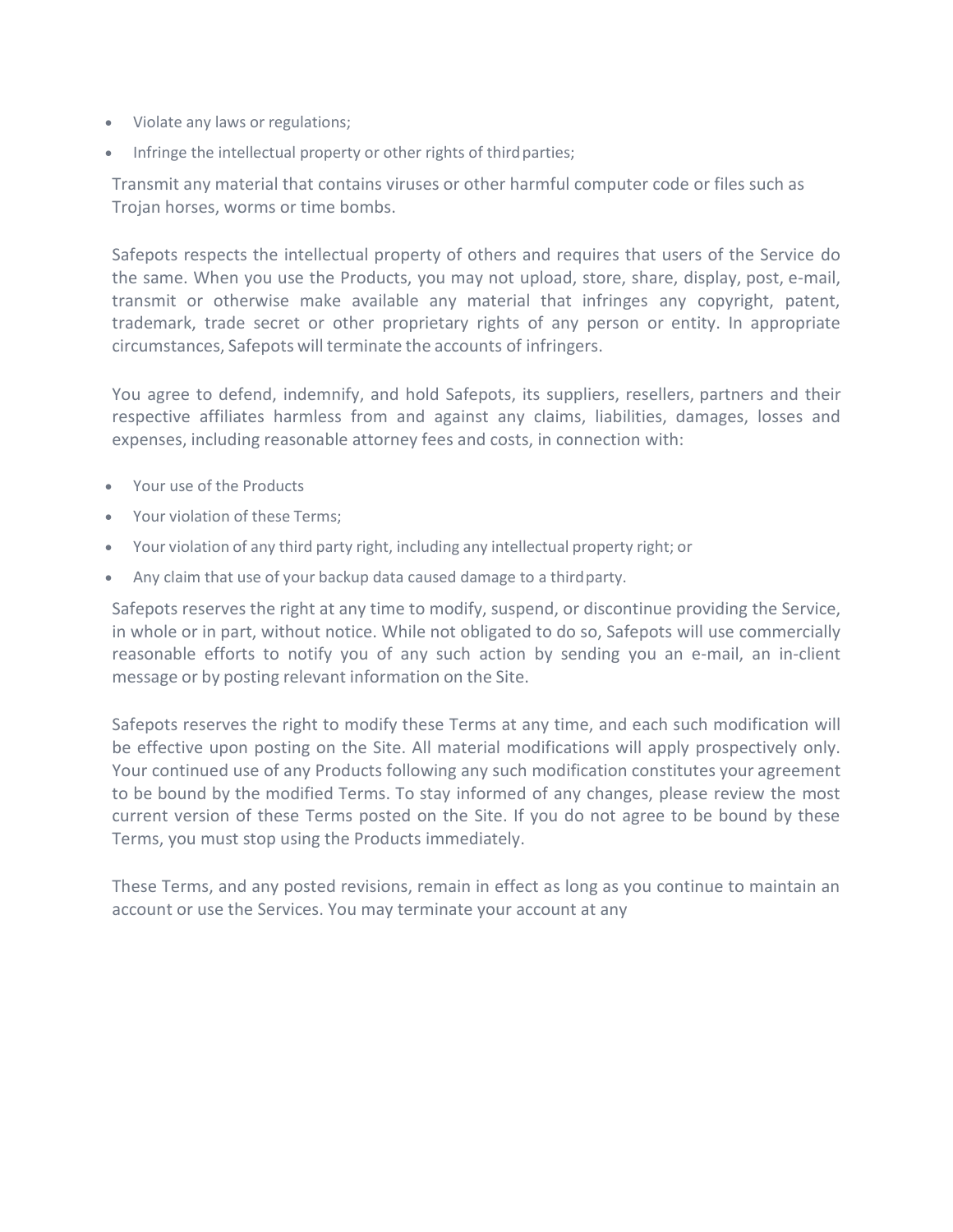time, for any reason, by following the instructions on the Site and discontinuing use of the Products.

If you have a Free Account, Safepots may terminate your account and these Terms immediately and without notice if Safepots software fails to access the Service or to perform a backup for more than fourteen (14) days (Safepots is not activelty installed on your computer) or you fail to comply with these Terms. If you have a Paid Account (Premium or Business), Safepots may terminate your account and these Terms after

(30) days and without notice if you fail to renew your subscription, fail to pay any fees or invoices when due or otherwise fail to comply with these Terms.

On termination or expiration of your account or these Terms, you will no longer have the right to continue to use the Software and the Services, and you will no longer be able to access and restore your backup data. Also, you specifically agree that Safepots has no obligation to provide you or anyone else with a copy of your backup data and may automatically purge your backup data from Safepots systems.

BECAUSE SOME JURISDICTIONS DO NOT ALLOW THE EXCLUSION OF CERTAIN WARRANTIES, SOME OF THE EXCLUSIONS SET FORTH BELOW MAY NOT APPLY TO YOU.

YOU SPECIFICALLY AGREE THAT YOUR USE OF THE PRODUCTS IS AT YOUR SOLE RISK, AND THE PRODUCTS ARE PROVIDED ON AN "AS IS" AND "AS AVAILABLE" BASIS. SAFEPOTS, ITS SUPPLIERS, RESELLERS, PARTNERSANDTHEIR RESPECTIVEAFFILIATES EXPRESSLY DISCLAIM ALL WARRANTIES OF ANY KIND, WHETHER EXPRESS OR IMPLIED, INCLUDING THE IMPLIED WARRANTIES OF MERCHANTABILITY, FITNESS FOR A PARTICULAR PURPOSE AND NON-INFRINGEMENT. IN PARTICULAR, SAFEPOTS, ITS SUPPLIERS, RESELLERS, PARTNERS AND THEIR RESPECTIVE AFFILIATES MAKE NO WARRANTY THAT (A) THE PRODUCTS WILL MEET YOUR REQUIREMENTS; (B) YOUR USEOF THE PRODUCTS WILL BE TIMELY, UNINTERRUPTED, SECUREOR ERROR-FREE; (C) ANY INFORMATION OBTAINED BY YOU AS A RESULT OF THE PRODUCTS WILL BE ACCURATE OR RELIABLE; AND (D) ANY DEFECTS OR ERRORS IN THE PRODUCTS WILL BE CORRECTED.

ANY MATERIAL DOWNLOADED OR OTHERWISE OBTAINED THROUGH THE USE OF THE PRODUCTS IS ACCESSED AT YOUR OWN DISCRETION AND RISK, AND YOU WILL BE SOLELY RESPONSIBLE FOR ANY DAMAGE TO YOUR DEVICE OR LOSS OF DATA THAT RESULTS FROM THE DOWNLOAD OF ANY SUCH MATERIAL. YOU FURTHER ACKNOWLEDGE THAT THE PRODUCTS ARE NOT INTENDED OR SUITABLE FORUSE IN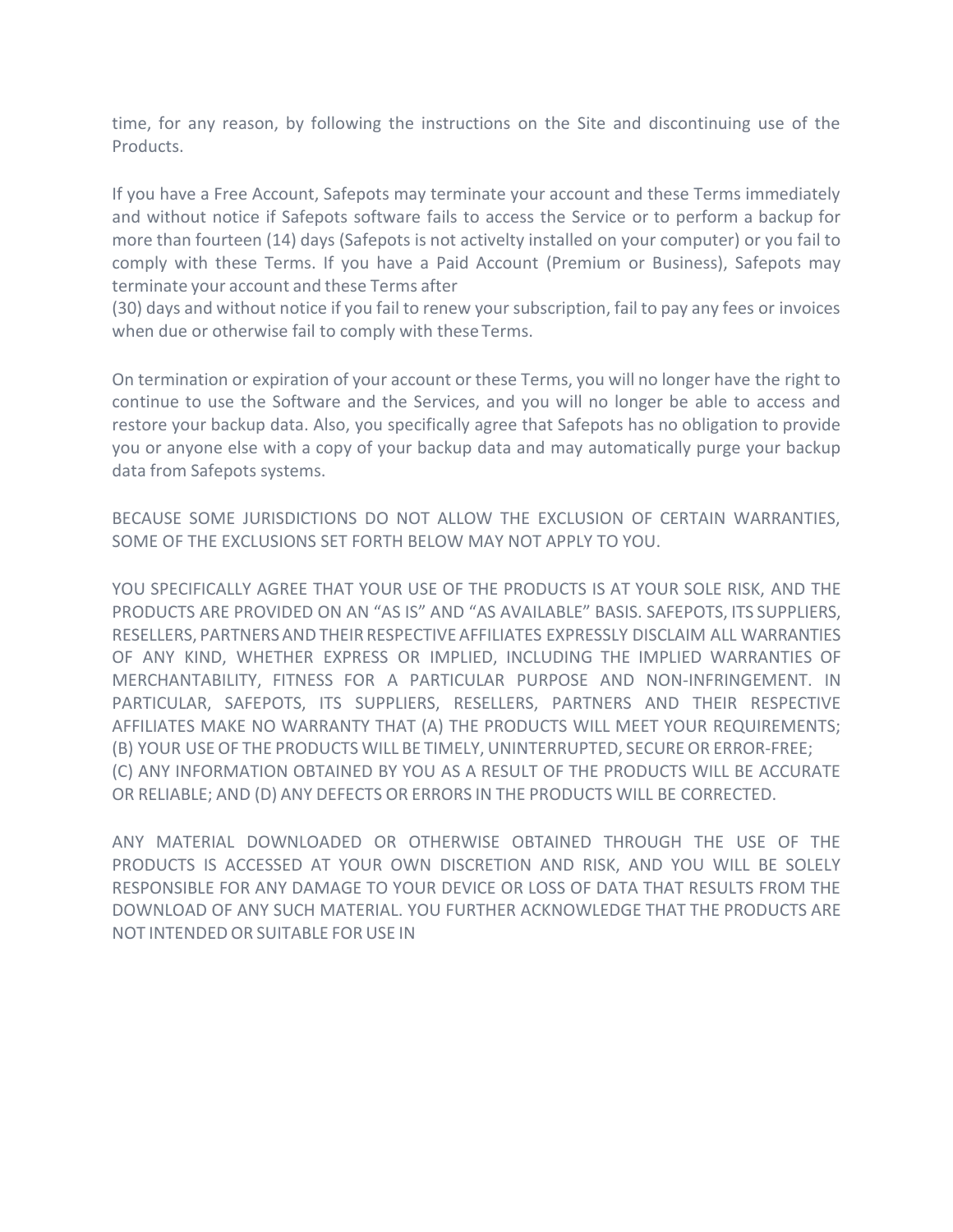APPLICATIONS THAT COULD LEAD TO DEATH, PERSONAL INJURY, OR SEVERE PHYSICAL OR ENVIRONMENTAL DAMAGE.

BECAUSE SOME JURISDICTIONS DO NOT ALLOW THE EXCLUSION OR LIMITATION OF LIABILITY FOR INCIDENTAL OR CONSEQUENTIAL DAMAGES, SOME OF THE EXCLUSIONS OR LIMITATIONS SET FORTH BELOW MAY NOT APPLY TO YOU.

YOU SPECIFICALLY AGREE THAT SAFEPOTS, ITS SUPPLIERS, RESELLERS, PARTNERS AND THEIR RESPECTIVE AFFILIATES WILL NOT BE LIABLE TO YOU FOR ANY INDIRECT, INCIDENTAL, SPECIAL, CONSEQUENTIAL OR EXEMPLARY DAMAGES, INCLUDING DAMAGES FOR LOSS OF PROFITS, GOODWILL, USE, DATA, COST OF PROCUREMENT OF SUBSTITUTE GOODS OR SERVICES, OR OTHER INTANGIBLE LOSSES (EVEN IF THE PARTY YOU ARE SEEKING DAMAGES AGAINST HAS BEEN ADVISED OF THE POSSIBILITY OF SUCH DAMAGES), RESULTING FROM THE USE OR INABILITY TO USE THE PRODUCTS OR IN ANY WAY RELATING TO THE PRODUCTS.

IF YOU HAVE A PAID ACCOUNT, YOU AGREE THAT THE AGGREGATE LIABILITY OF SAFEPOTS, ITS SUPPLIERS, RESELLERS, PARTNERS AND THEIR RESPECTIVE AFFILIATES FOR ANY AND ALL CLAIMS IN CONNECTION WITH THE PRODUCTS IS LIMITED TO THE AMOUNT PAID FOR THAT ACCOUNT DURING THE 30 DAY PERIOD BEFORE THE RELEVANT CLAIM. IF YOU HAVE A FREE ACCOUNT, YOU AGREE THAT THE AGGREGATE LIABILITY OF SAFEPOTS, ITS SUPPLIERS, RESELLERS, PARTNERS AND THEIR RESPECTIVE AFFILIATES FOR ANY AND ALL CLAIMS IN CONNECTION WITH THE PRODUCTS IS LIMITED TO ONE US DOLLARS (\$1). YOU SPECIFICALLY AGREE THAT THIS DAMAGES LIMITATION IS A FUNDAMENTAL ELEMENT OF THE BASIS OF THE BARGAIN BETWEEN YOU AND SAFEPOTS.

### General Provisions

## A. Export Control

If You download software from a Website, You acknowledge that such software is subject to applicable export laws and regulations, including, but not limited to, the

U.S. Export Administration Regulations. The export or re-export of software in violation of the foregoing laws and regulations is strictly prohibited. You agree to comply with all applicable export laws and regulations, as may be further described in an end user license agreement.